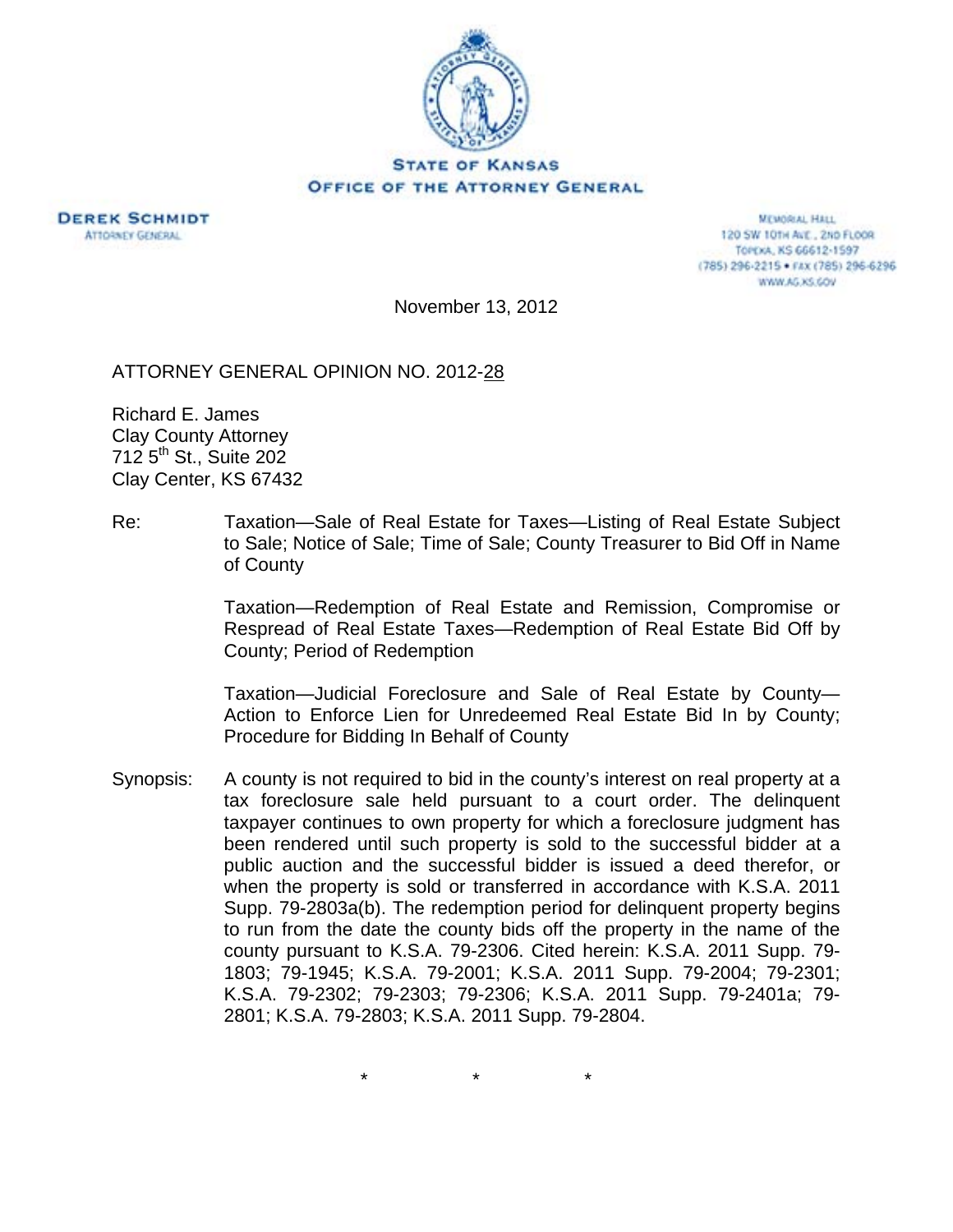Dear Mr. James:

As County Attorney for Clay County, you ask for our opinion regarding the following:

- 1. Is a county required to bid in the county's interest on real property at a delinquent tax sale?
- 2. If the answer to question no. 1 is no, and if there are no bids on the delinquent property at a delinquent tax sale, who owns the delinquent property?
- 3. When does the redemption period for delinquent property begin?

We will answer each of your questions in order.

## *Background*

The board of county commissioners is "authorized and empowered to levy taxes in each year for the general fund and other county purposes."<sup>1</sup> On or before November 1 of each year, the county clerk finalizes the tax levy rate for each piece of real property and delivers the final tax roll to the county treasurer.<sup>2</sup> "Each year after receipt of the tax roll from the county clerk and before December 15, the county treasurer shall mail to each taxpayer, as shown by the rolls, a tax statement.  $\ldots$ <sup>3</sup> A taxpayer may pay his entire county tax bill by December 20 of each year, or may choose to pay half of the taxes by December 20 and the other half of the taxes by the following May 10. $4$  If a taxpayer does not pay his county taxes in full by the following May 10, the taxes become delinquent and the real estate for which such taxes are owed may be sold by the county.<sup>5</sup>

The process of selling real estate for delinquent taxes begins in early July when the county treasurer compiles a list of properties for which taxes are delinquent.<sup>6</sup> The county treasurer is required to publish the list of delinquent properties once each week for three consecutive weeks in the official county newspaper or in a newspaper of general circulation in the county.<sup>7</sup> The county treasurer must also publish a notice stating that "the county treasurer will sell the real estate described in the list *to the county* for the amount of the delinquent taxes . . . and that the sale will be on or after the first Tuesday of September following publication of the notice. . . ."8

K.S.A. 79-2306 describes the process of this "sale" as follows:

 $\overline{a}$ 

<sup>1</sup> K.S.A. 2011 Supp. 79-1945.

<sup>&</sup>lt;sup>2</sup> K.S.A. 2011 Supp. 79-1803.

 $3$  K.S.A. 79-2001(b).

<sup>4</sup> K.S.A. 2011 Supp. 79-2004(a).

<sup>5</sup> K.S.A. 2011 Supp. 79-2301.

<sup>&</sup>lt;sup>6</sup> K.S.A. 79-2302.

 $7$  K.S.A. 79-2303.

 $8$  K.S.A. 79-2302 (emphasis added).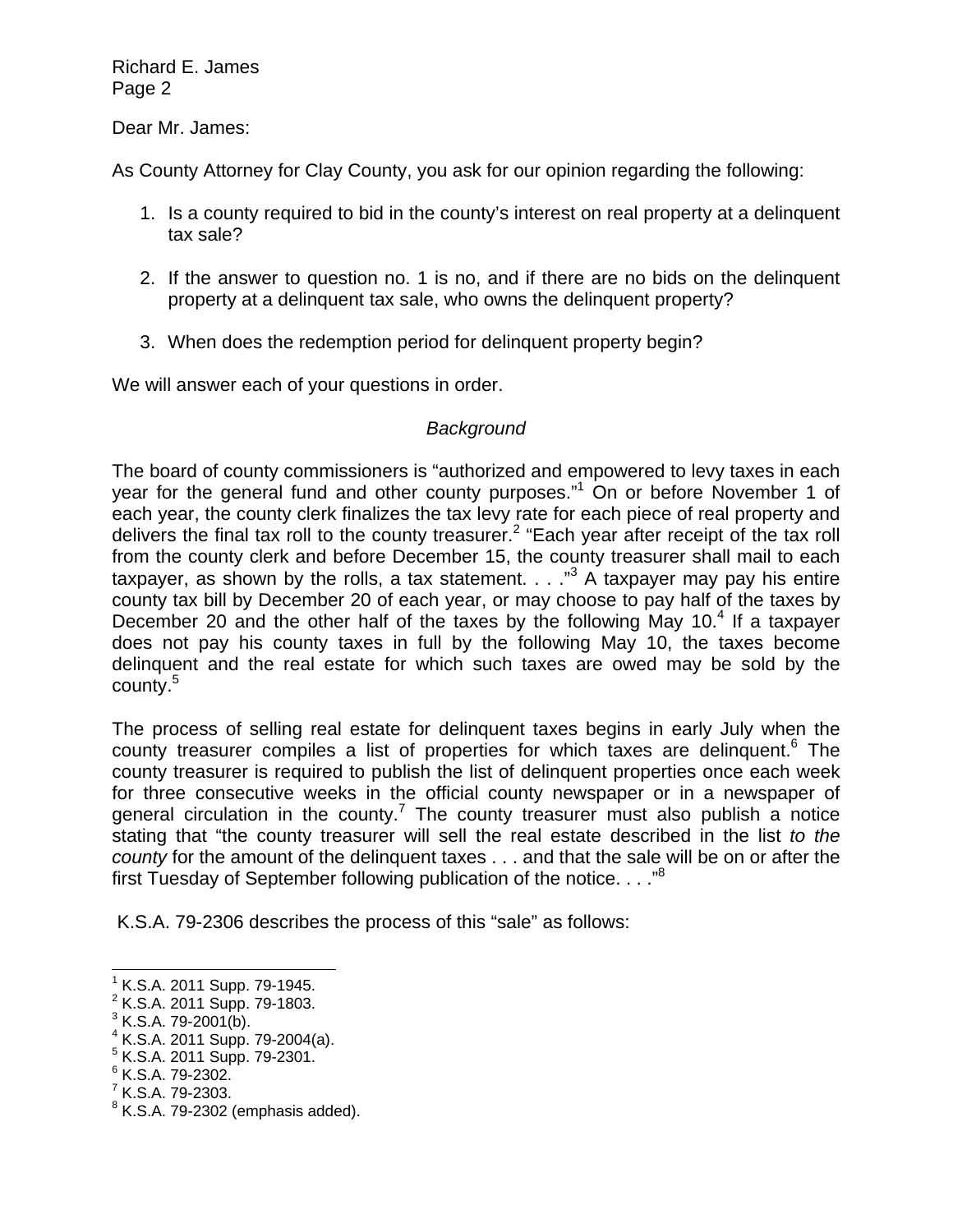> On the day designated in the notice of sale the county treasurer shall sell the real estate on which the taxes and legal charges have not been paid, and it shall be the duty of the county treasurer of such county, to bid off in the name of the county all real estate advertised for sale for delinquent taxes for the amount of the delinquent taxes and the legal charges due thereon, including the costs of advertising and the fees for selling, and no bid shall be received by said county treasurer from any other person for the real estate so sold.

By the plain language of the statute, only the county may bid at this "sale." The purpose of this "sale" is to perfect the county's tax lien and begin the redemption period (see below). $^9$ 

After the county treasurer bids off the delinquent property in the name of the county pursuant to K.S.A. 79-2306, the county must hold the property for a specified period of time before disposing of the property by foreclosure. Abandoned property must be held for one year from the date of the sale;<sup>10</sup> property that is a homestead must be held for three years from the date of the sale;<sup>11</sup> all other real property must be held for two years from the date of the sale.<sup>12</sup>

The period of time during which the county must hold a delinquent property before selling it is the redemption period. During the redemption period, a taxpayer may "redeem" delinquent property by paying all taxes, interest and other fees owing on the property.<sup>13</sup> If the taxpayer does not redeem the property by the close of the redemption period, "the real estate shall be disposed of by foreclosure and sale in the manner provided by K.S.A. 79-2801 *et seq*."14

When a taxpayer fails to redeem delinquent property within the redemption period, the county may petition the district court to enforce the county's tax lien through a foreclosure action.<sup>15</sup> After the foreclosure judgment is rendered, the clerk of the district court issues an order of sale to the county sheriff, directing the sheriff to advertise and sell the delinquent property.<sup>16</sup> A taxpayer has a final opportunity to redeem the property by filing an "application to redeem" with the court no later than the day prior to the sale.<sup>17</sup> A taxpayer has no right to redeem the property after that time.<sup>18</sup>

<sup>-&</sup>lt;br>9

<sup>&</sup>lt;sup>10</sup> K.S.A. 2011 Supp. 79-2401a(a)(2).<br><sup>11</sup> K.S.A. 2011 Supp. 79-2401a(b).<br><sup>12</sup> K.S.A. 2011 Supp. 79-2401a(a)(1).<br><sup>13</sup> K.S.A. 2011 Supp. 79-2401a. This statute also allows for partial redemption of homestead property. Upon payment of one or more years of delinquent taxes for a homestead, the redemption period is extended by the number of years for which delinquent taxes are paid.  $^{14}$  K.S.A. 2011 Supp. 79-2401a(d).

<sup>15</sup> K.S.A. 2011 Supp. 79-2801.<br><sup>16</sup> *Id.* 17 K.S.A. 79-2803.

<sup>18</sup> *Sumner County Comm'rs v. Avis*, 163 Kan. 388, 393 (1947).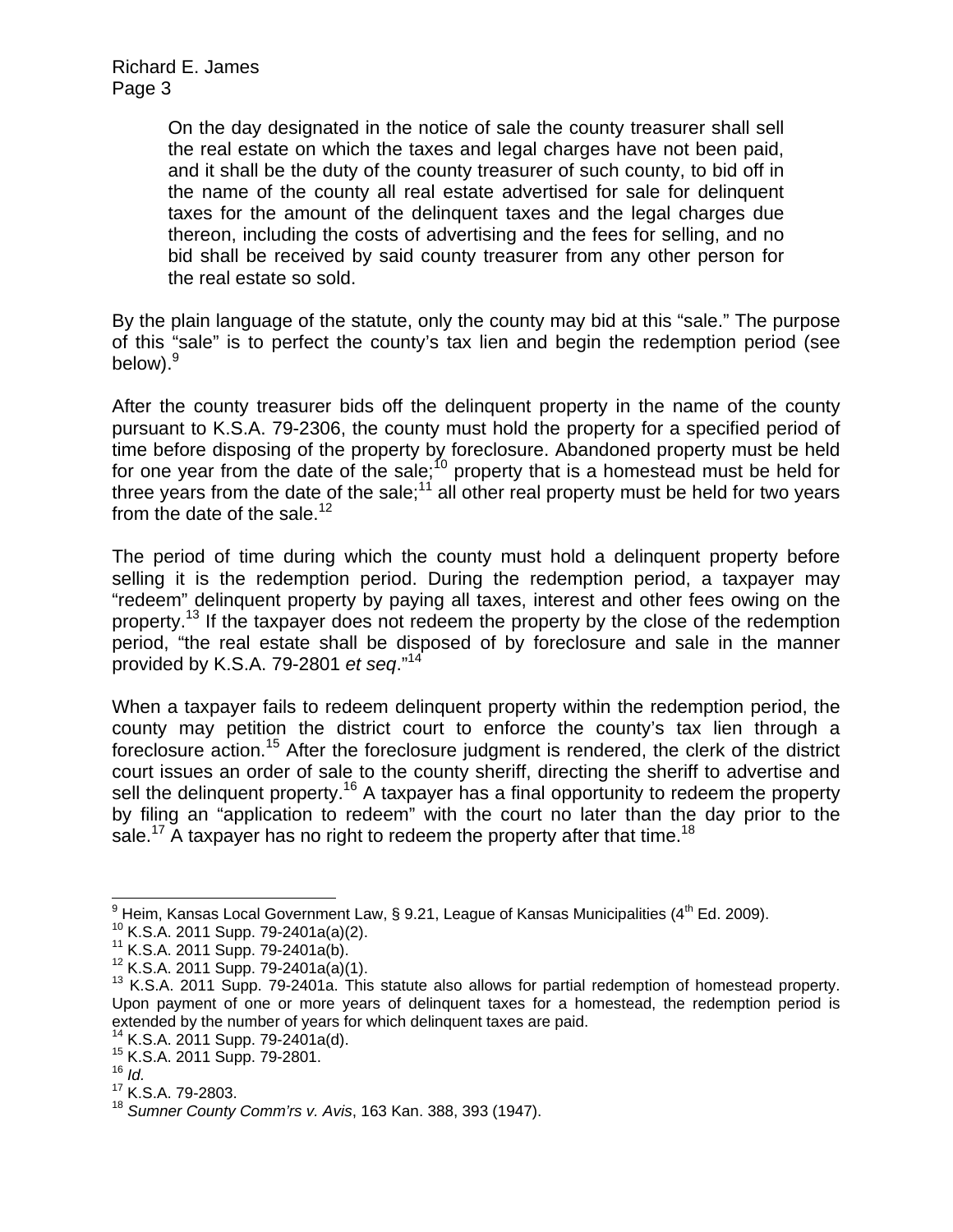At the tax sale, the delinquent property "shall be sold at public auction for the highest and best bid obtainable therefor."<sup>19</sup> The sheriff, if directed by the county commissioners, "may bid at such sale in the name of the county," but "[n]o bid in behalf of such county may be accepted in excess of the amount of the judgment lien and interest thereon, . . . plus the costs, charges and expenses of the proceedings and sale.  $\ldots$  .<sup>20</sup> After the delinquent tax sale is confirmed by the court, the court directs the sheriff to issue a "good and sufficient deed" to the successful bidder. $21$ 

Under the Kansas delinquent tax sale system, property may not be sold at public auction until the redemption period passes, and the successful bidder takes fee simple title to the property. $22$ 

*1. Is a county required to bid in the county's interest on real property at a delinquent tax sale?* 

The answer to this question is no. It is important to distinguish between the "sale" that occurs pursuant to K.S.A. 79-2306 and the delinquent tax sale that occurs after the district court has rendered a judgment in the foreclosure action. By the plain language of K.S.A. 79-2306, the county treasurer must bid off the delinquent property in the name of the county, and *only* the county may "bid" on the property. Thus, at this stage of the delinquent tax sale process, the county *must* bid in the county's interest. As previously noted, the purpose of this sale is to perfect the county's tax lien.

After foreclosure, the sheriff auctions the delinquent property to the highest bidder pursuant to K.S.A. 2011 Supp. 79-2804. This statute is clear that the county may – but is not required to – bid on a property at the public auction: "The sheriff or such other person as may be authorized by the board of county commissioners, *if directed by the county commissioners*, *may bid* at such sale in the name of the county such amount as the county commissioners authorize."<sup>23</sup>

Furthermore, K.S.A. 2011 Supp. 79-2803a(b) allows a county, without a court order, to sell or transfer delinquent property "which did not sell at the previous public auction." This statute assumes that a delinquent property may not receive any bids at the public auction. If the county is required to bid at delinquent tax sales, there would always be a successful bidder and this statute would be unnecessary. "There is a presumption that the legislature does not intend to enact useless or meaningless legislation. $"^{24}$ 

Some states with delinquent tax sale statutes similar to Kansas expressly require the county to bid on a property at a delinguent tax sale when there are no other bidders. $^{25}$ Prior to 1941, Kansas law included a similar provision, but that provision has been

 $\overline{a}$ 

<sup>&</sup>lt;sup>19</sup> K.S.A. 2011 Supp. 79-2804*.*<br><sup>20</sup> *Id.*<br><sup>21</sup> *Id.* 

 $\frac{21}{22}$  *Id.*<br> $\frac{22}{24}$  *Id.* (emphasis added).

<sup>&</sup>lt;sup>24</sup> *See, e.g., In re M.R., 272 Kan. 1335, 1342 (2002).*<br><sup>25</sup> *See, e.g., 68 Okla. Stat. § 3129; V.T.C.A., Tax Code § 34.01(p) (2003).*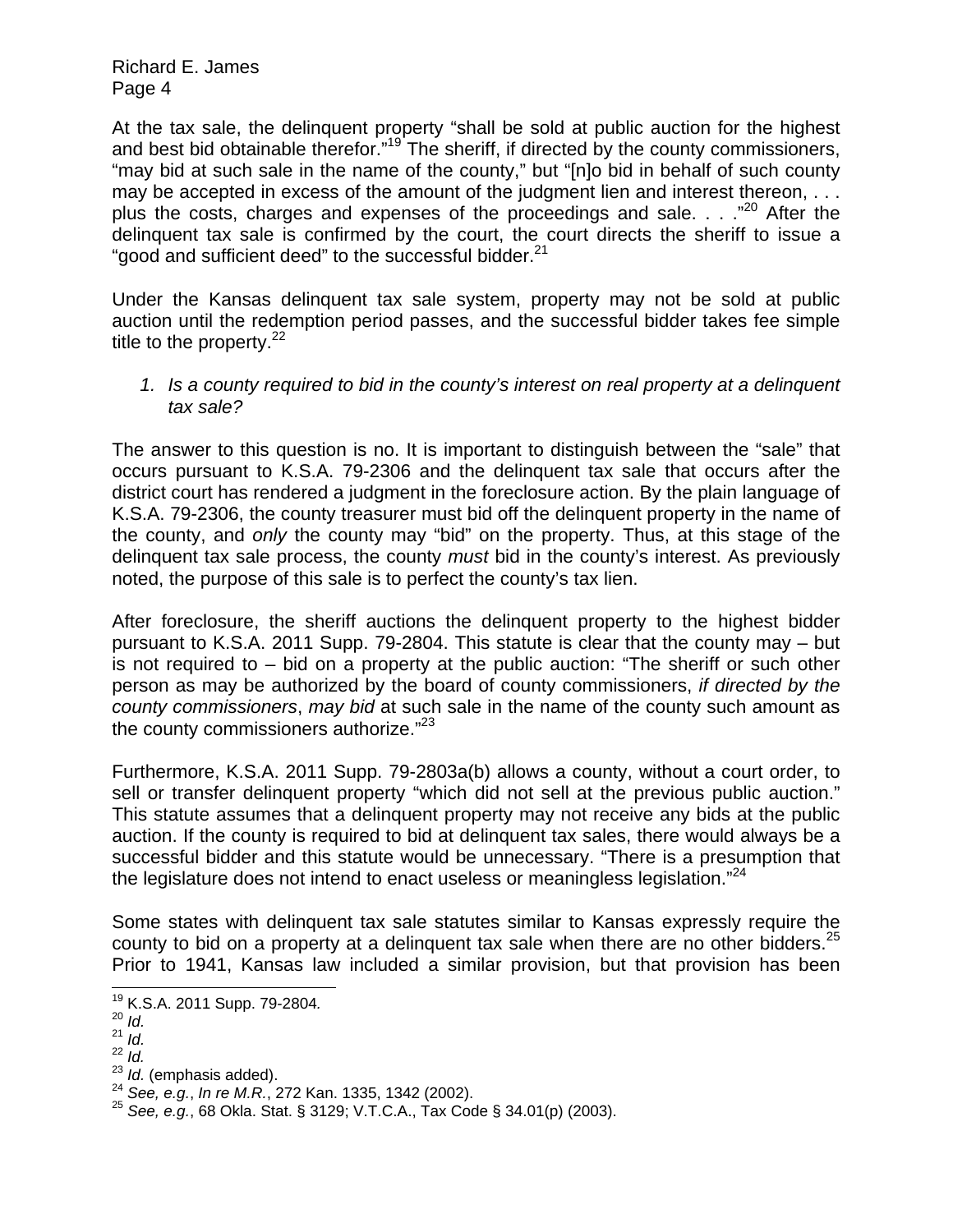repealed.<sup>26</sup> Under current law, a county is not required to bid on delinguent property at the public auction. Instead, if there are no bidders on a property at a delinquent tax sale, the county may offer the property for sale again pursuant to K.S.A. 2011 Supp. 79- 2803a.

*2. If a county is not required to bid in the county's interest at a delinquent tax sale, and if there are no bids on the delinquent property, who owns the delinquent property?* 

This question relates to the effect of a foreclosure judgment rendered pursuant to K.S.A. 79-2801 *et seq.*, namely, whether the delinquent taxpayer loses all right, title and interest in the delinquent property upon judicial foreclosure. The answer is no.

"[T]he methods prescribed for the recovery of delinquent taxes are wholly statutory, no methods exist apart from the statute, and whatever procedures, whatever remedies are available are to be found in the tax statutes. $^{27}$  The judgment of the district court in a tax foreclosure action is described in relevant part as follows:

[I]t shall be the duty of such district court . . . to investigate and to decide what taxes, charges, interest, and penalty thereon, to the date of the filing of the petition, shall have been legally assessed and charged on such tract, lot, or piece of real estate, *and to render judgment therefor* . . . and including in such judgment any taxes, interest charges and penalties which became a lien on such tract, lot, or piece of real estate after the filing of the petition . . . *and to charge the same as a first and prior lien on said tract, lot, or piece of real estate* . . . *and to order the sale of the said real estate* for the payment of such taxes, charges, interest and penalty and the costs, and expense of such proceedings and sale; which sale shall be made and conducted as hereinafter provided. $^{28}$ 

To summarize, the court renders judgment for the county for all outstanding taxes owing at the time the county petitions for foreclosure, charges all taxes that have accrued since the county filed its petition as a first and prior lien on the property, and orders the sale of the property for payment of the taxes. K.S.A. 79-2801 *et seq.* do *not* direct the court to transfer the right, title, and interest in the delinquent property to the county at the time of judicial foreclosure.

Accordingly, we conclude that a tax foreclosure judgment does not transfer ownership of the delinquent property to the county initiating the foreclosure action. Rather, "[w]here a lienholder forecloses its lien and obtains a foreclosure judgment against the property

 $\overline{a}$ 

 $^{26}$  R.S. 1923, 79-2311 ("If any parcel of land cannot be sold for the amount of taxes and charges thereon, it shall be bid off by the county treasurer in the name of the county for such amount"); Repealed, L. 1941, Ch. 375, § 35.

<sup>&</sup>lt;sup>27</sup> Sherman County Comm'rs v. Alden, 158 Kan. 487, 512 (1944).<br><sup>28</sup> K.S.A. 79-2803 (emphasis added).